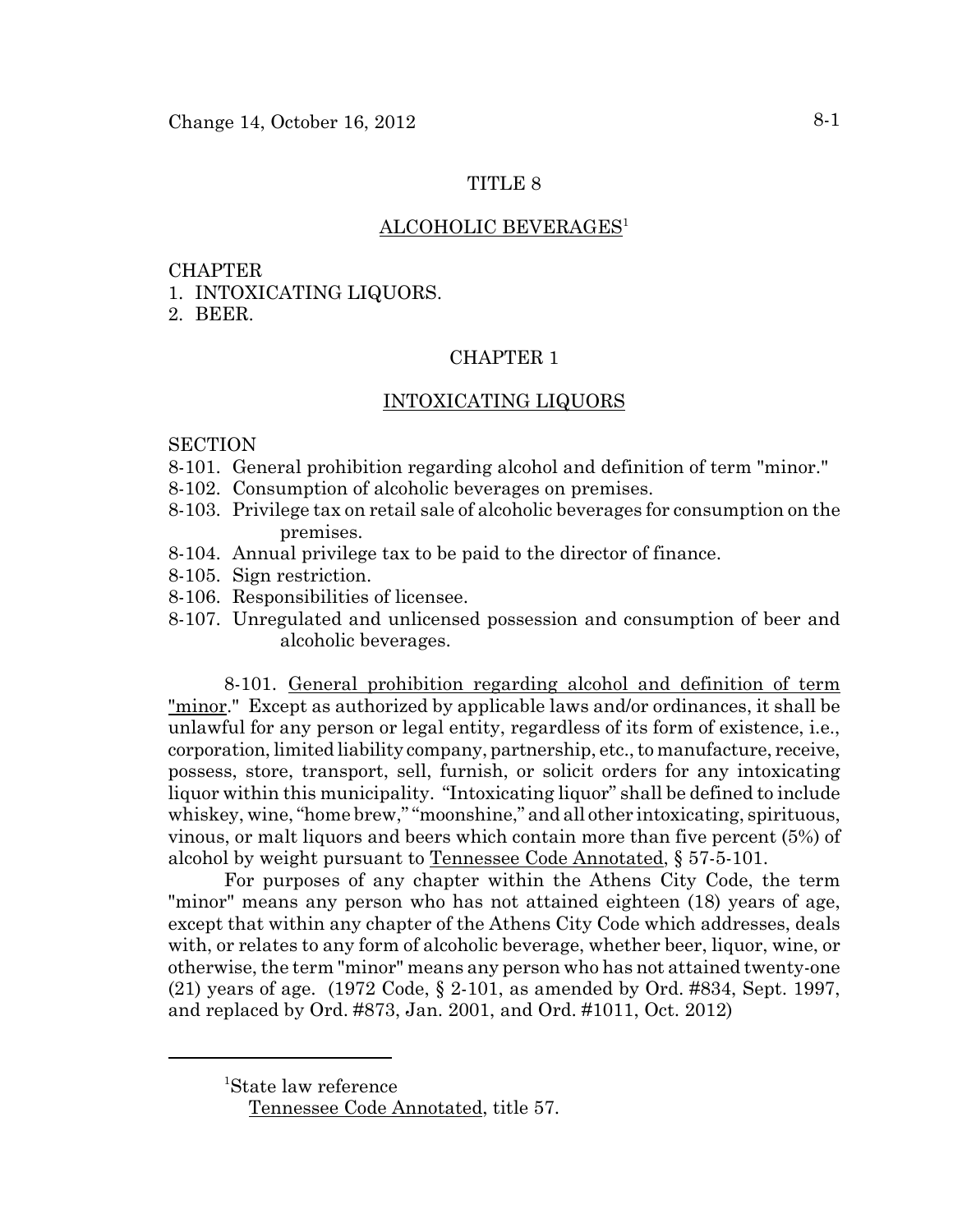# Change 10, January 18, 2005  $8-2$

8-102. Consumption of alcoholic beverages on premises. Title 57, Chapter 4, inclusive of the Tennessee Code Annotated and any amendment thereto is hereby adopted so as to be applicable to all sales of alcoholic beverages for on-premises consumption which are regulated by the said code when such sales are conducted within the corporate limits of Athens, Tennessee. It is the intent of the city council that the said Title 57, Chapter 4, inclusive of the Tennessee Code Annotated and any amendment thereto, shall be effective in Athens, Tennessee, the same as if said code sections were copied herein verbatim. (as added by Ord. #873, Jan. 2001)

8-103. Privilege tax on retail sale of alcoholic beverages for consumption on the premises. Pursuant to the authority contained in Tennessee Code Annotated, § 57-4-301, and any amendment thereto, there is hereby levied a privilege tax (in the same amounts levied by Tennessee Code Annotated § 57-4-301, for the City of Athens General Fund to be paid annually as provided in this chapter) upon any person or legal entity regardless of its form of existence, i.e., corporation, limited liability company, partnership, etc., engaging in the business of selling at retail in the City of Athens alcoholic beverages for consumption on the premises where sold. (as added by Ord. #873, Jan. 2001)

8-104. Annual privilege tax to be paid to the director of finance. Any person or legal entity regardless of its form of existence, i.e., corporation, limited liability company, partnership, etc., exercising the privilege of selling alcoholic beverages for consumption on the premises in the City of Athens shall remit annually to the director of finance the appropriate tax described in § 8-103. Such payment shall be remitted not less than thirty (30) days following the end of each twelve (12) month period from the original date of the license. Upon the transfer of ownership of such business or the discontinuance of such business, said tax shall be filed within thirty (30) days following such event. Any person or legal entity regardless of its form of existence, i.e., corporation, limited liability company, partnership, etc., failing to make payment of the appropriate tax when due shall be subject to any penalty provided by law, including revocation of the privilege of selling alcoholic beverages for consumption on the premises in the City of Athens. (as added by Ord. #873, Jan. 2001)

8-105. Sign restrictions. Notwithstanding any provision in Title 57, Chapter 4 of the Tennessee Code Annotated, no outdoor sign, advertisement or display that advertises alcoholic beverages may be erected or maintained on or about the property from which alcoholic beverages for consumption on the premises is made other than one sign, advertisement or display which makes reference to the fact that the establishment sells alcoholic beverages for consumption on the premises but does not use brand names, pictures, numbers, prices or diagrams relating to any particular type or brand of alcoholic beverages. (as added by Ord. #873, Jan. 2001)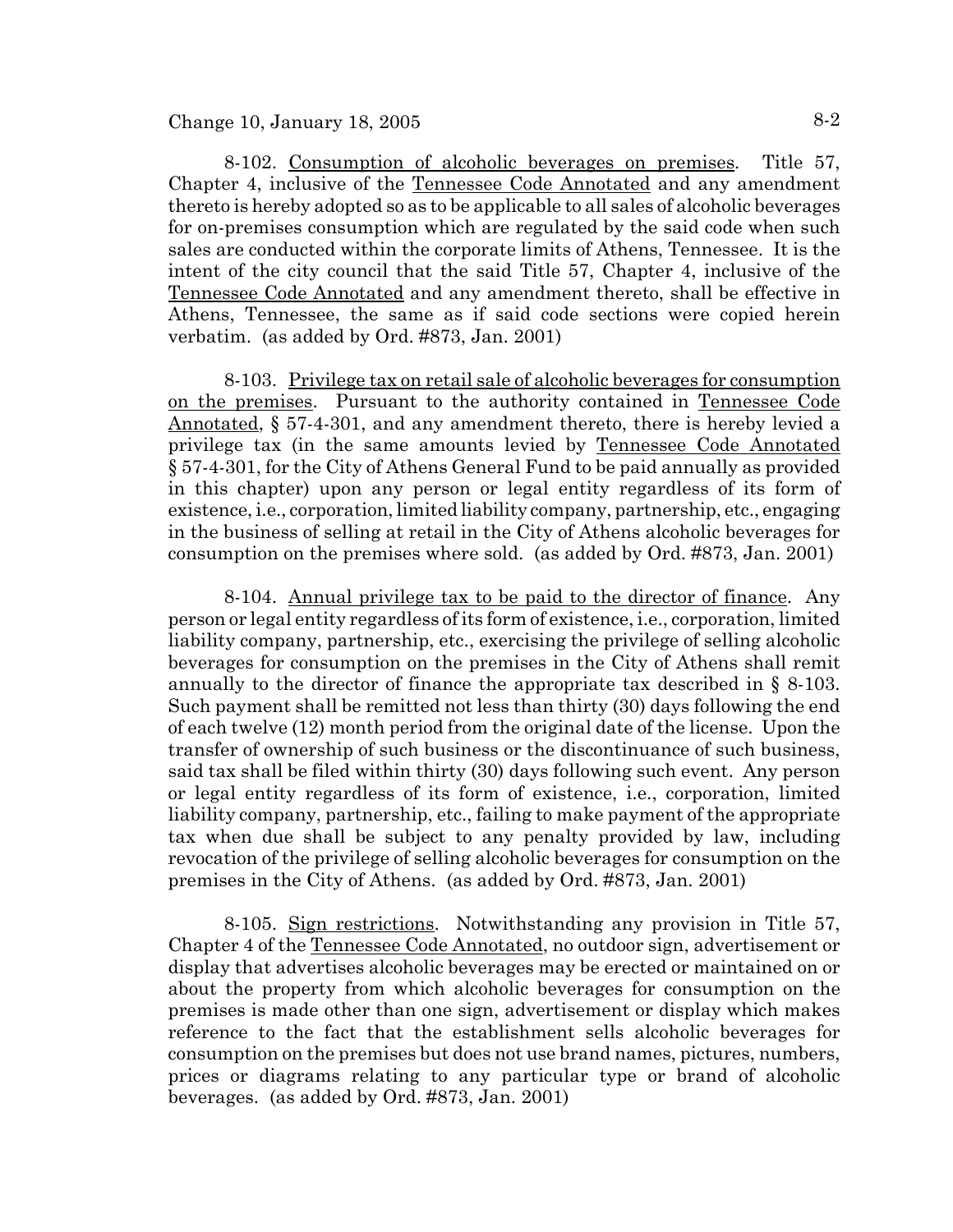8-106. Responsibilities of licensee. Each licensee must furnish the chief of police with a list of the names, date of birth, and social security number of all persons to be employed in the place where alcoholic beverages are to be sold and must inform the chief of police within 72 hours of employment as to the names, date of birth, and social security number of any persons employed after such list has been originally submitted. The list will be maintained by the police department at city hall. Employee shall be defined in this chapter as any person engaged in the operations of the business on a regular basis or who receives compensation from the business. Licensee shall be deemed responsible for the actions of all employees or agents in regard to state and local legislation related to alcoholic beverages, and a violation thereof by an employee or agent shall subject the licensee to appropriate sanction, including revocation or suspension of any license. Prior to January 1 of each year, it is the responsibility of permittee to pick up copies of any new legislation regulating the sale of alcoholic beverages. It is also the responsibility of the licensee to immediately notify the chief of police of any convictions or pleas for unlawful activity as defined in § 8-213 of the Athens Municipal Code. (as added by Ord. #873, Jan. 2001)

8-107. Unregulated and unlicensed possession and consumption of beer and alcoholic beverages. This section shall make the unregulated and unlicensed possession and consumption of beer and alcoholic beverages in a business in the city unlawful.

(1) For the purposes of this section, the term "beer" shall mean all beers, ales, and other malt liquors having an alcoholic content of not more than five (5) percent by weight. For purposes of this section, the term "alcoholic beverages" shall mean alcohol, spirits, liquor, wine and every liquid containing alcohol, spirits, wine and capable of being consumed by a human being other than patent medicine or beer where the latter contains an alcoholic content of five (5) percent or less by weight. For the purposes of this section, an "open container" is a container, which has any opening through which its contents may pass in order to be consumed by any person. For the purposes of this section, "hotel" is as defined in Tennessee Code Annotated, § 67-4-1401, being any structure or space, or any portion thereof, which is occupied or intended or designed for occupancy by transients for dwelling, lodging, or sleeping purposes, and includes any hotel, inn, tourist camp, tourist court, tourist cabin, motel or any place in which rooms, lodgings or accommodations are furnished to transients for a consideration.

(2) It is unlawful for any person to consume beer or an alcoholic beverage not lawfully sold by the business on the premises of any business open for business in the city.

(3) It is unlawful for any person to possess an open container of beer or an alcoholic beverage not lawfully sold by the business on the premises of any business open for business.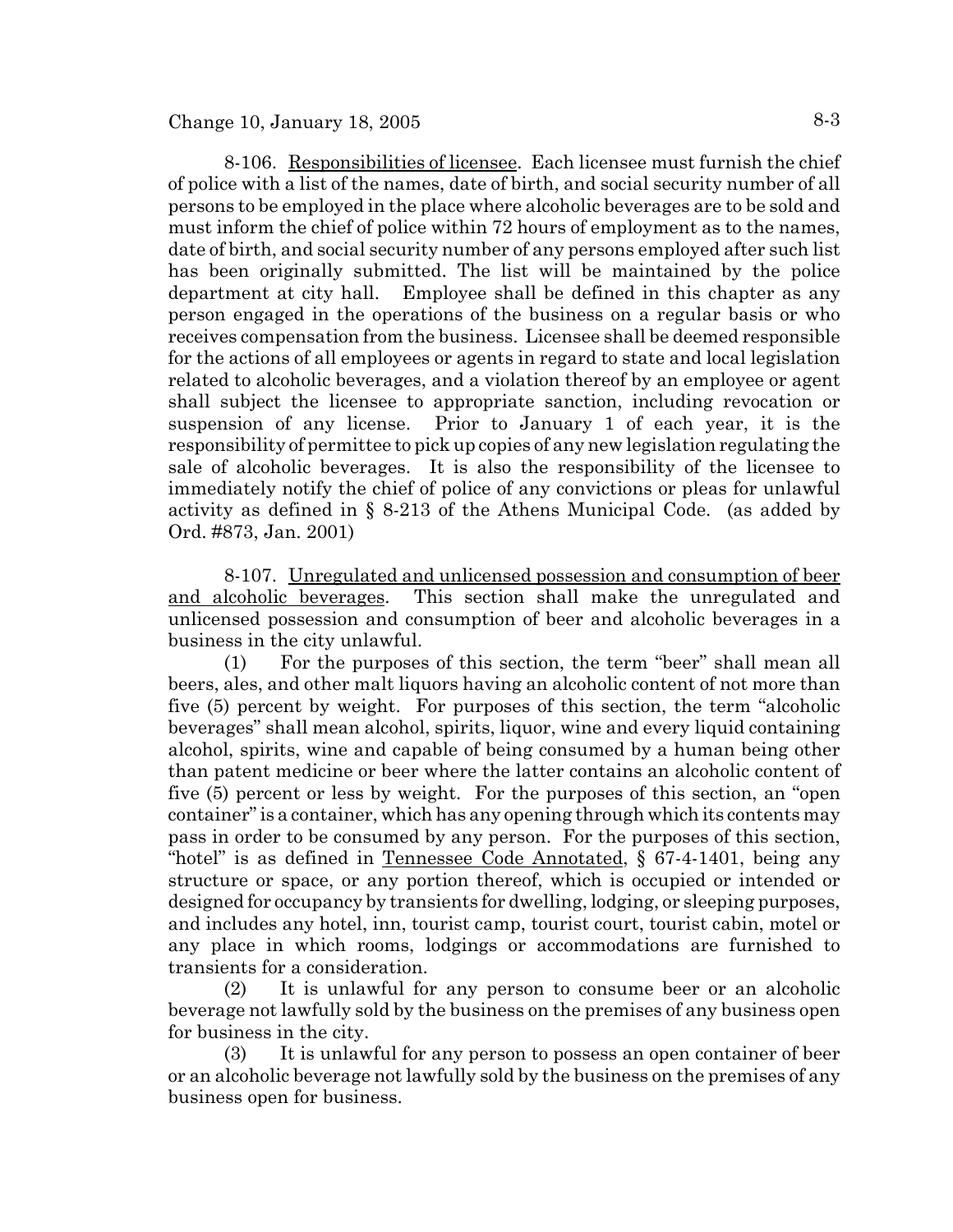# Change 10, January 18, 2005  $8-4$

(4) It is unlawful for any owner of a business open for business in the city, or the owner's agent or employee, knowingly or intentionally to permit any person to possess an open alcoholic container of beer or an alcoholic beverage not lawfully sold by the business or to consume beer or an alcoholic beverage not lawfully sold by the business on the premises of any business. For the purposes of this section, notice to an agent or employee of a business shall constitute notice to the owner of the business.

(5) This section does not prohibit the sale of beer or alcoholic beverages by any business which possesses a valid beer permit or alcoholic beverage license during such hours authorized by the laws of the state and the ordinances of the city nor does this section prohibit any other conduct permitted under the laws of the state or the ordinances of the city. This section does not prohibit the owner of a business who resides on the premises of the business from consuming beer or alcoholic beverages at any time on the premises or from possessing an open container of beer or alcoholic beverages at any time on the premises. This section does not prohibit the consumption of beer or alcoholic beverages or the possession of an open container of beer or alcoholic beverages by any person within the confines of the person's individual room in any hotel within the city.

(6) The provisions of this section are severable. If any provision of this section or its application to any person or circumstances is held invalid, such invalidity shall not affect other provisions or application of this section which can be given effect without the invalid provisions or application. (as added by Ord. #888, Dec. 2001)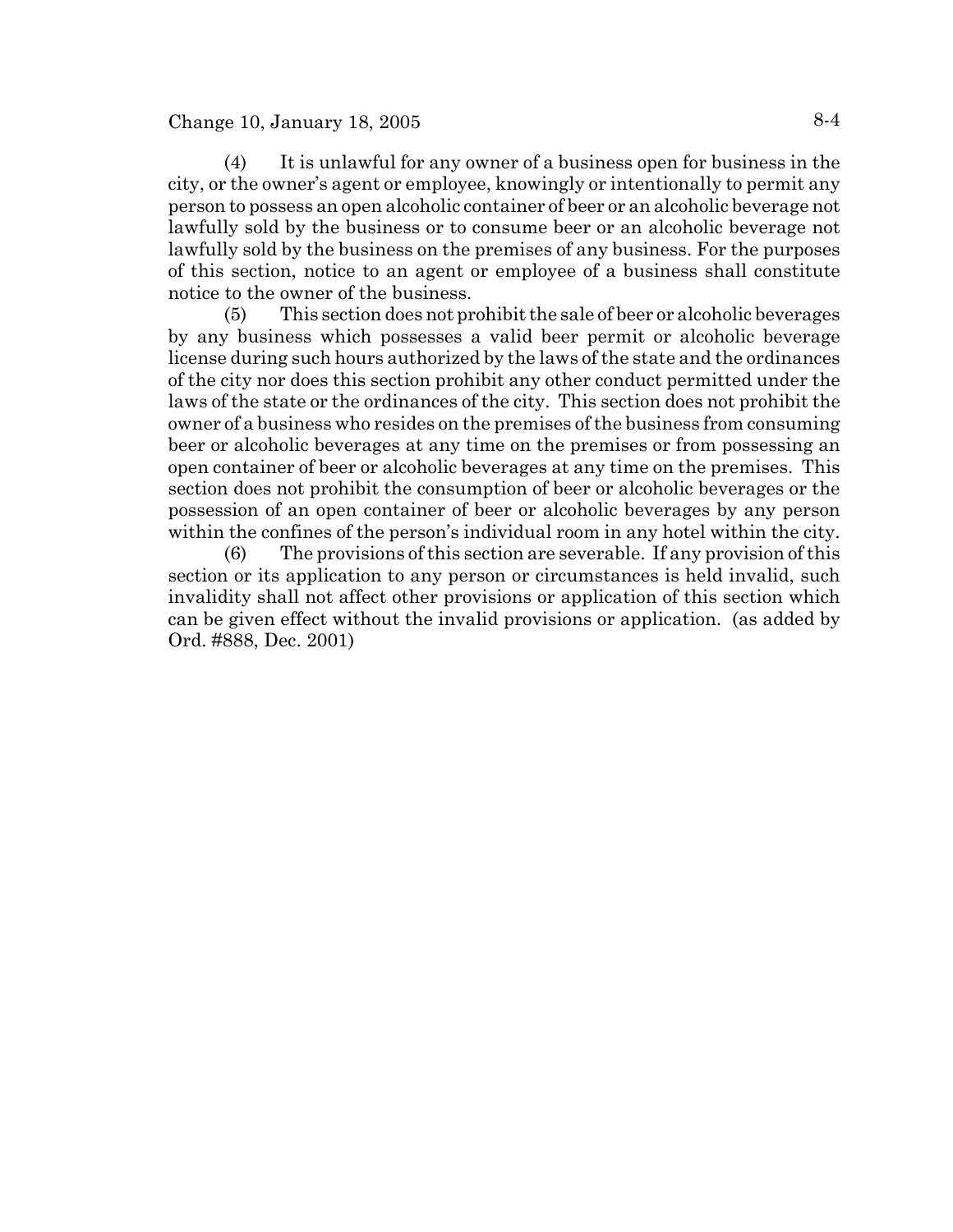# CHAPTER 2

### $BEER<sup>1</sup>$

## **SECTION**

- 8-201. Beer board established.
- 8-202. Meetings of the beer board.
- 8-203. Record of beer board proceedings to be kept.
- 8-204. Requirements for beer board quorum and action.
- 8-205. Powers and duties of the beer board.
- 8-206. "Beer" defined.
- 8-207. Permit required for engaging in beer business.
- 8-208. Responsibilities of permittee.
- 8-209. Beer permits shall be restrictive.
- 8-210. Privilege tax.
- 8-211. Interference with public health, safety, and morals prohibited.
- 8-212. Issuance of permits to persons convicted of certain crimes prohibited.
- 8-213. Prohibited conduct or activities by beer permit holders, agents, servants, employees or other persons engaged in the sale of beer.
- 8-214. Employees required to have identification and proof of employment.
- 8-215. Revocation and suspension of beer permits.
- 8-216. Civil penalty in lieu of suspension.
- 8-217. Loss of clerk's certification for sale to minor.
- 8-218. Violations.
- 8-219. Possession or consumption of alcoholic beverages, wine, and/or beer on certain property prohibited.
- 8-220. Sign, advertisement and display restrictions.

8-201. Beer board established. There is hereby established a beer board to be composed of all the members of the city council. The mayor shall be its chairman and shall preside at its meetings. Its members shall serve without compensation. (1972 Code,  $\S 2-201$ , as replaced by Ord. #873, Jan. 2001)

8-202. Meetings of the beer board. All meetings of the beer board shall be open to the public. The board shall hold regular meetings following each regular meeting of the city council at the city hall whenever there is business to come before the beer board. An adjourned or special meeting of the beer board may be called by its chairman provided reasonable notice thereof is given to each

<sup>1</sup> State law reference

For a leading case on a municipality's authority to regulate beer, see the Tennessee Supreme Court decision in Watkins v. Naifeh, 635 S.W.2d 104 (1982).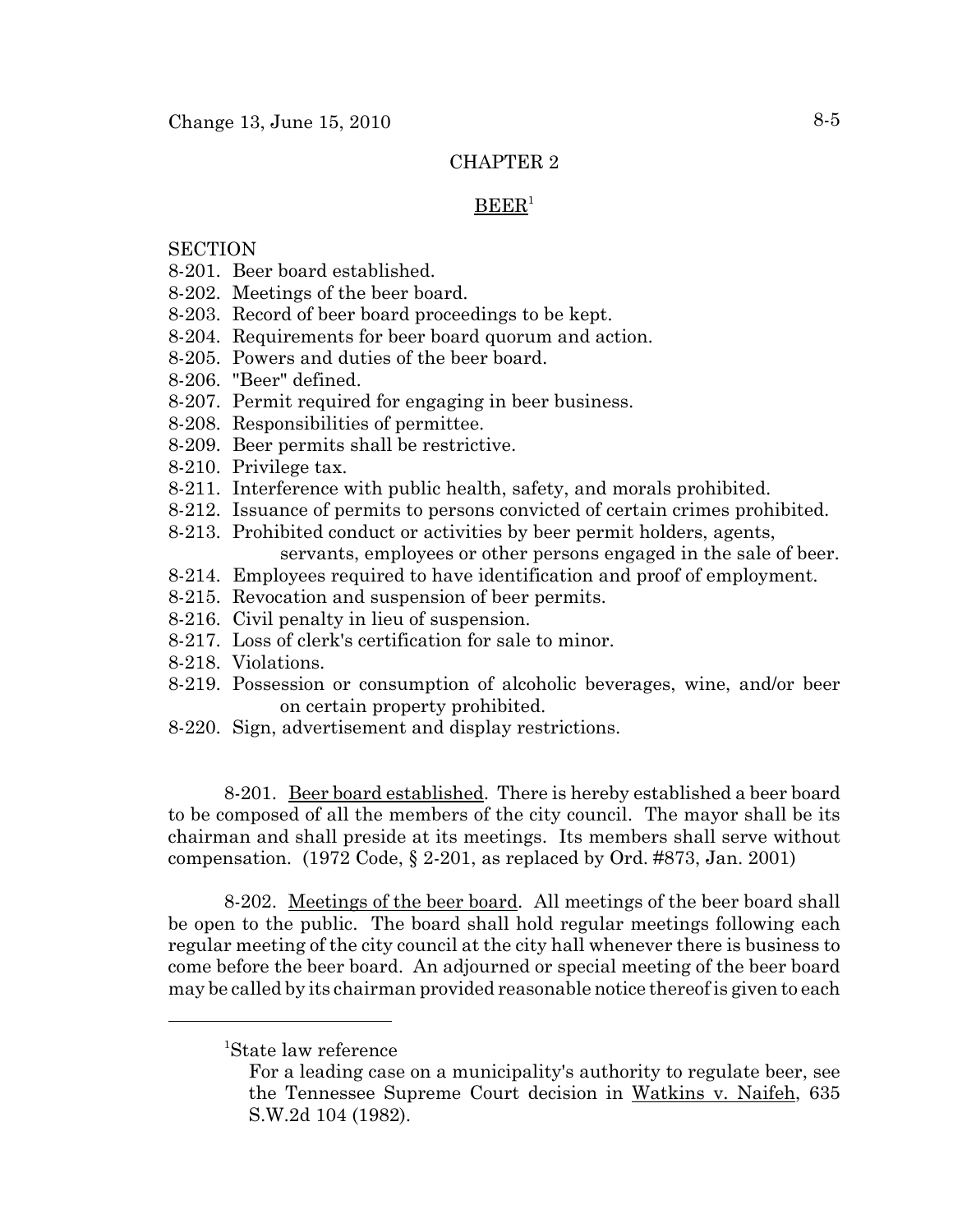board member of the board and there is a reasonable and just cause for such an additional session. Reasonable public notice shall likewise be given for any adjourned or special meeting. (1972 Code, § 2-202, as replaced by Ord. #873, Jan. 2001, and amended by Ord. #925, Jan. 2005)

8-203. Record of beer board proceedings to be kept. The beer board shall have the power and it is hereby directed to regulate the selling, storing for sale, distributing for sale, and manufacturing of beer within this municipality in accordance with the provisions of this chapter and Tennessee law, to include the issuance, suspension, and revocation of any license. The beer board shall also regulate as permitted by law matters related to any other alcoholic beverage whether defined as an intoxicating liquor or otherwise. (1972 Code, § 2-203, as replaced by Ord. #873, Jan. 2001, and Ord. #963, Nov. 2007)

8-204. Requirements for beer board quorum and action. The attendance of at least a majority of the members of the beer board shall be required to constitute a quorum for the purpose of transacting business. Matters before the board shall be decided by a majority of the members present if a quorum is constituted.  $(1972 \text{ Code}, \S 2-204, \text{ as replaced by Ord. } \#873, \text{ Jan. } 2001)$ 

8-205. Powers and duties of the beer board. The beer board shall have the power and it is hereby directed to regulate the selling, storing for sale, distributing for sale, and manufacturing of beer within this municipality in accordance with the provisions of this chapter and Tennessee law, to include the issuance, suspension, and revocation of any license. The beer board shall also regulate as permitted by law matters related to any other alcoholic beverage whether defined as an intoxicating liquor or otherwise. (1972 Code, § 2-205, and replaced by Ord. #963, Nov. 2007)

8-206. "Beer" defined. The term "beer" as used in this chapter shall mean and include all beers, ales and other malt liquors having an alcoholic content of not more than five percent (5%) by weight or any other beverage of alcoholic content as described in Tennessee Code Annotated, § 57-5-101. (1972 Code, § 2-206, as amended by Ord. #834, Sept. 1997, and replaced by Ord. #873, Jan. 2001)

8-207. Permit required for engaging in beer business. It shall be unlawful for any person or legal entity regardless of its form of existence, i.e., corporation, limited liability company, partnership, etc. to sell, store for sale, distribute for sale, or manufacture beer without first making application to and obtaining a permit from the beer board. The application shall be made on such form as the board shall authorize and furnish and shall be filed in the city manager's office, accompanied by a non-refundable application fee of two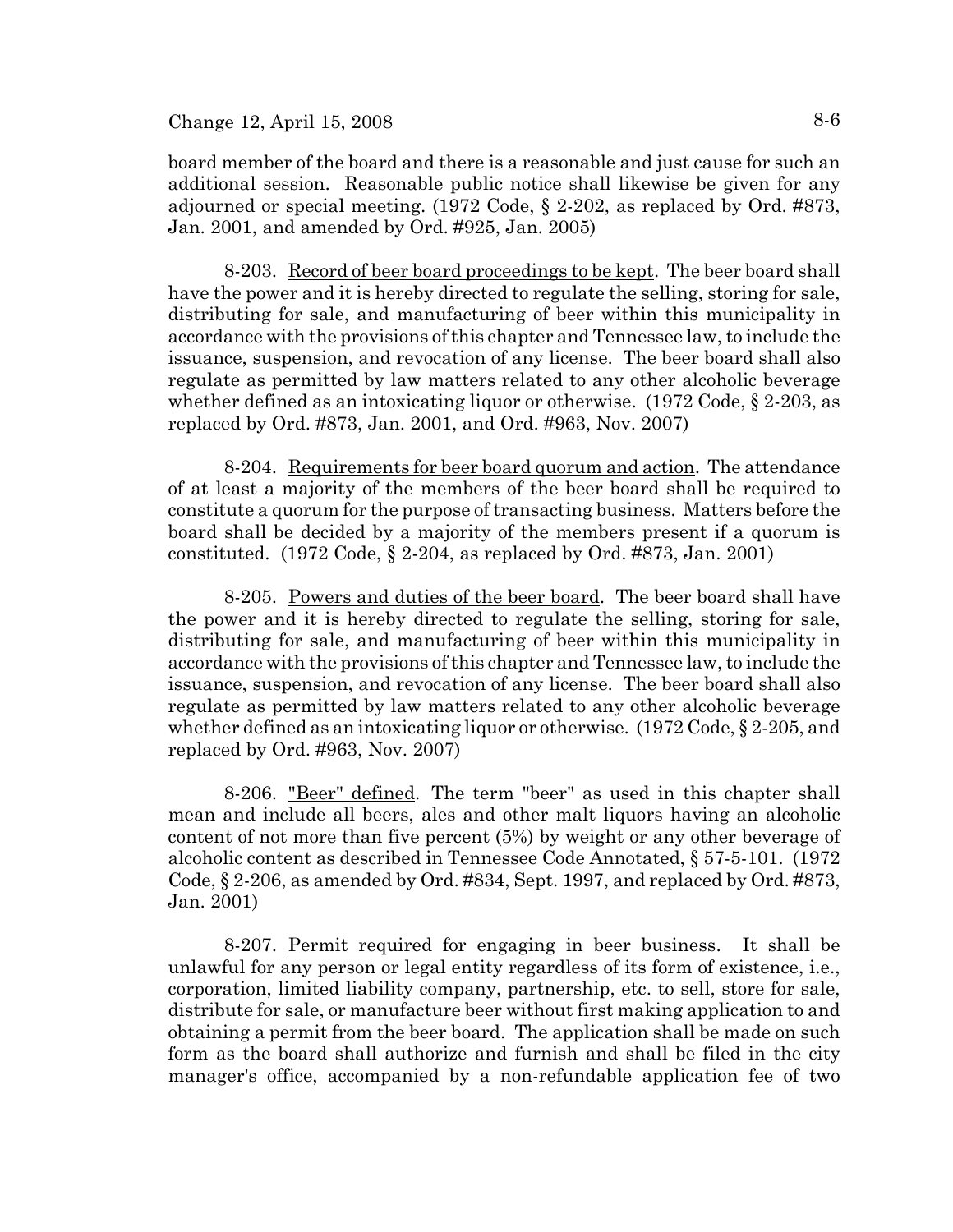## Change 10, January 18, 2005  $8-7$

hundred and fifty dollars (\$250). Said fee shall be in the form of a cashier's check payable to the City of Athens. Each applicant, and if an entity, a person with ownership interest in the entity, must be a person of good moral character and certify that the applicant has not been convicted of any violation of the laws against possession, sale, manufacture, or transportation of beer or any crime involving moral turpitude within the past five (5) years. Further, the applicant must certify that the applicant has read and is familiar with the provisions of this chapter. Upon receipt of the notarized application, the city manager's office will schedule the presentation of the application to the beer board and will notify the permittee or licensee of the date and time of such meeting. (Ord. #784, Nov. 1993, as replaced by Ord. #873, Jan. 2001)

8-208. Responsibilities of permittee. Each licensee must furnish the chief of police with a list of the names, date of birth, and social security number of all persons to be employed in the place where beer is to be sold and must inform the chief of police within 72 hours of employment as to the names, date of birth, and social security number of any persons employed after such list has been originally submitted. The list will be maintained by the police department at city hall. Employee shall be defined in this chapter as any person engaged in the operations of the business on a regular basis or who receives compensation from the business. Licensee shall be deemed responsible for the actions of all employees or agents in regard to state and local legislation related to beer, and a violation thereof by an employee or agent shall subject the licensee to appropriate sanction, including revocation or suspension of any license. Prior to January 1 of each year, it is the responsibility of permittee to pick up copies of any new legislation regulating the sale of beer. It is also the responsibility of the licensee to immediately notify the chief of police of any convictions or pleas for unlawful activity as defined in § 8-213 of the Athens Municipal Code. (as added by Ord. #873, Jan. 2001)

8-209. Beer permits shall be restrictive. All beer permits shall be restrictive as to the type of beer business authorized under them. Separate permits shall be required for selling at retail, storing, distributing, and manufacturing. Beer permits for the retail sale of beer may be further restricted by the beer board so as to authorize sales only for off premises consumption. It shall be unlawful for any beer permit holder to engage in any type or phase of the beer business not expressly authorized by permit or license. It shall likewise be unlawful for the licensee not to comply with any and all express restrictions or conditions which may be written into the permit or license by the beer board. (1972 Code, § 2-208, as replaced by Ord. #873, Jan. 2001)

8-210. Privilege tax. There is hereby imposed on the business of selling, distributing, storing or manufacturing beer an annual privilege tax of one hundred dollars (\$100). To sustain a valid permit, any licensee shall remit the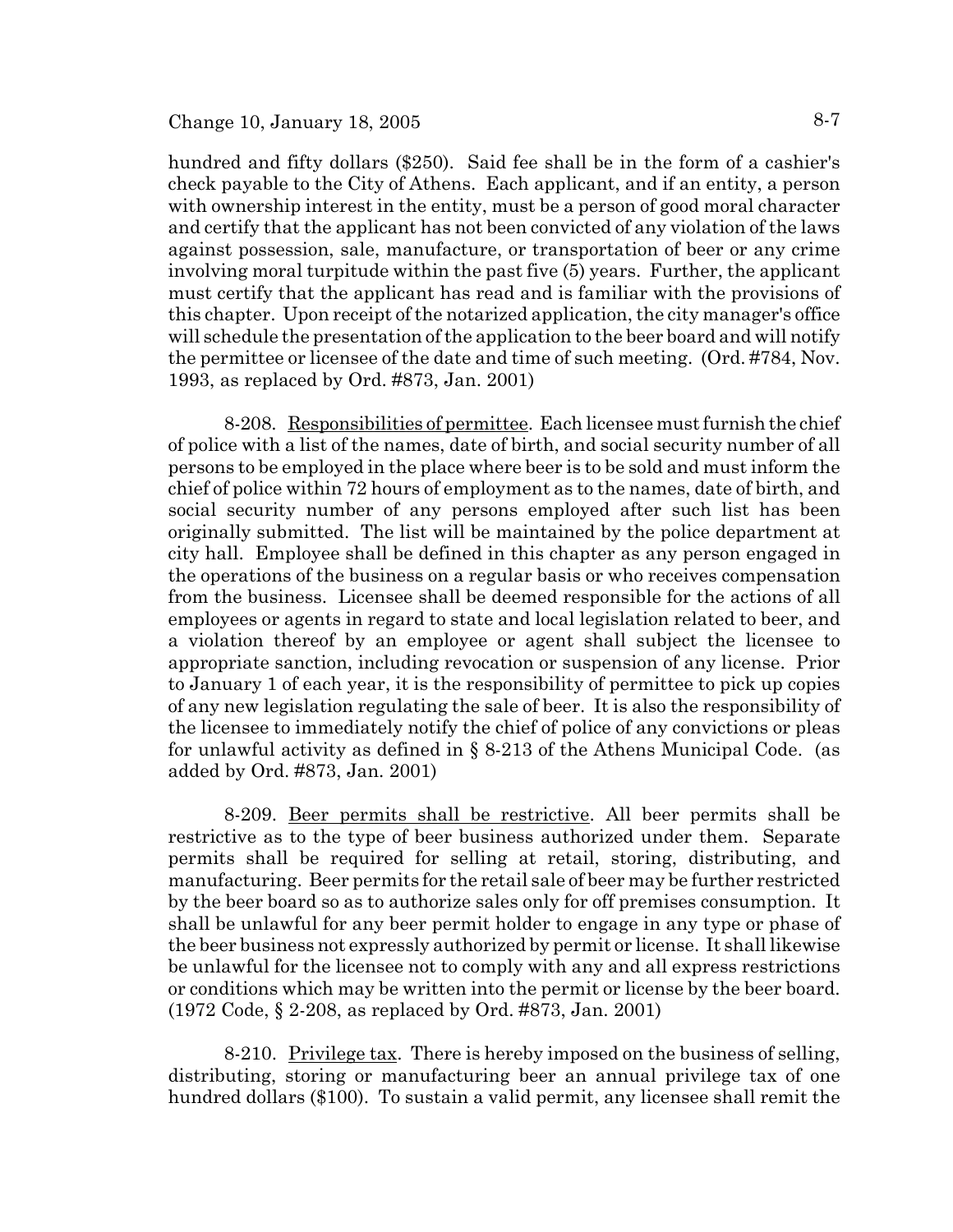tax the  $1<sup>st</sup>$  day of January of each year thereafter to the City of Athens, Tennessee. At the time a new permit is issued to any business subject to this tax, the permit holder shall be required to pay the privilege tax on a prorated basis for each month or portion thereof remaining until the next tax payment date. (Ord. #784, Nov. 1993, as replaced by Ord. #873, Jan. 2001)

8-211. Interference with public health, safety and morals prohibited.

(1) No permit or license authorizing the storage, sale, distribution or manufacturing of beer will be issued when such business would cause congestion of traffic or would interfere with schools, churches, or other places of public gathering, or would otherwise interfere with the public health, safety, and morals.

In no event will a permit be issued authorizing the storage, sale, or manufacture of beer to a permit holder within a minimum distance as listed below from any building

(a) Used as a church, provided a church service is held at the premises at least on one day of each week; or

(b) Used as a school, provided the school is operated by a public school system of the City of Athens, Tennessee or McMinn County, Tennessee, or is a private school, and such school is licensed and accredited by the State of Tennessee to provide and is providing a kindergarten, elementary or secondary education to students at the building; or

(c) Used by the City of Athens or McMinn County to operate city or county government or the city or county public school system or public library.

(2) The minimum distance requirement for the various types of permit holders is as follows:

- (a) Restaurant 300 feet
- (b) Grocery store (10,000 square feet or more) 300 feet
- $\text{G}$  Grocery store (under 10,000 square feet) 500 feet
- (d) Package store 500 feet
- (e) [Deleted.]
- (f) Package store 500 feet
- (g) Caterer 300 feet.
- (h) Golf course 300 feet.

The distance shall be measured in a straight line between the nearest corner of the building proposed to sell, store or manufacture beer and the nearest corner of the building from which there must be a minimum distance. The above minimum distance requirement from certain buildings shall not be applicable with respect to the building of a restaurant permit holder located within the downtown business district which is defined as that area within the interior of the boundaries of Baxter Street, Green Street, College Street, Hill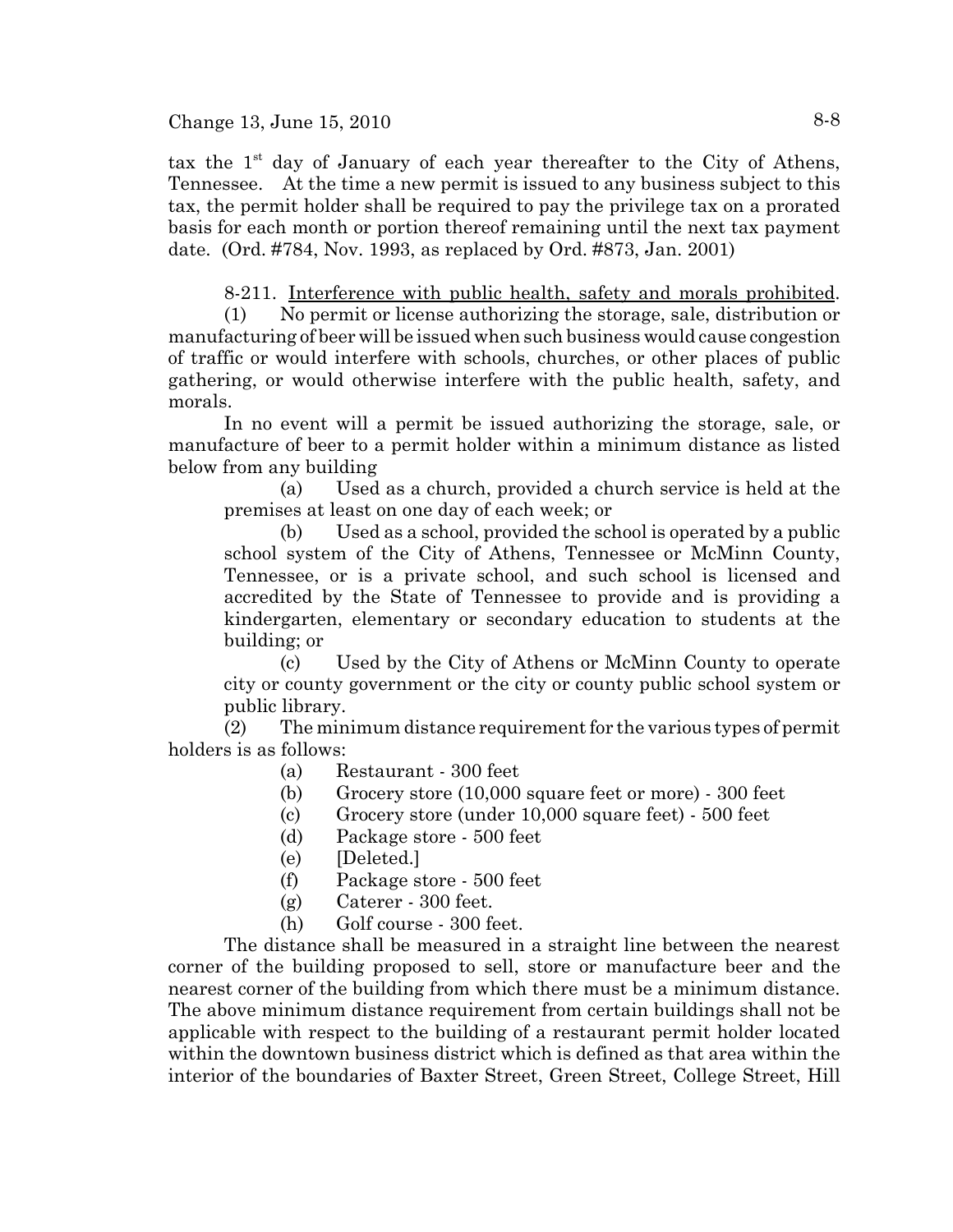Street and Park Street as shown on the map of the City of Athens attached hereto and incorporated herein by reference.

These changes as listed above shall not affect those businesses which have valid permits on the date of the passage of this chapter, and further would not affect said locations if they should change ownership in the future.

(3) The number of beer permits permitted in the City of Athens, Tennessee, and the classification thereof are as follows:

(a) Restaurants. There shall be no limitation on the number of beer permits issued to restaurants. A restaurant shall be defined as an establishment having a minimum indoor seating capacity of thirty (30), whose principal business is serving food for consumption on premises. A restaurant eligible for a beer permit shall not have monthly gross beer sales greater than twenty-five percent (25%) of the monthly gross sales of food. Any such establishment which for two (2) consecutive months or for any three (3) months in any calendar year has gross beer sales greater than twenty-five percent (25%) of its gross food sales shall have its beer permit revoked. Food sales for the purpose of this section shall include the sale of food and non-alcoholic beverages or drinks. Food sales for the purpose of this section shall not include the sale of any type of alcoholic beverage, including, but not limited to, beer, wine, or liquor.

"On premises" is defined as any portion of the building interior and any deck, patio, porch or other outdoor serving area that:

(i) Is only accessible from the interior of the principal structure housing the restaurant; and

(ii) Is fully enclosed by a permanent fence that is attached to the principal structure housing the restaurant with the fence or wall made of brick, stone, wrought iron, or exterior wood panels with a minimum height of forty-eight inches (48") with maximum spaces between rods, spindles or boards of four inches (4") and such that a four inch (4") sphere cannot pass between any rods, spindles or boards. If an emergency exit is required by any regulation, ordinance or law within the fence or wall it shall be clearly marked as an emergency exit only and used only for this purpose. The emergency exit shall be equipped with an alarm which emits an audible sound when the exit gate or door is opened. The fence or wall shall be permanently affixed to the ground per building official's recommendation and approval. Any deck, patio, porch or other outdoor serving area and the fence or wall shall comply with any applicable provisions of the building code.

Prior to any existing or new restaurant adding an outdoor dining area wherein beer may be sold for consumption, the owner of the restaurant and the permit holder shall submit a site plan for the outdoor dining area which meets the requirements of section 4.17 of the Athens Zoning Code to the Athens Regional Municipal Planning Commission for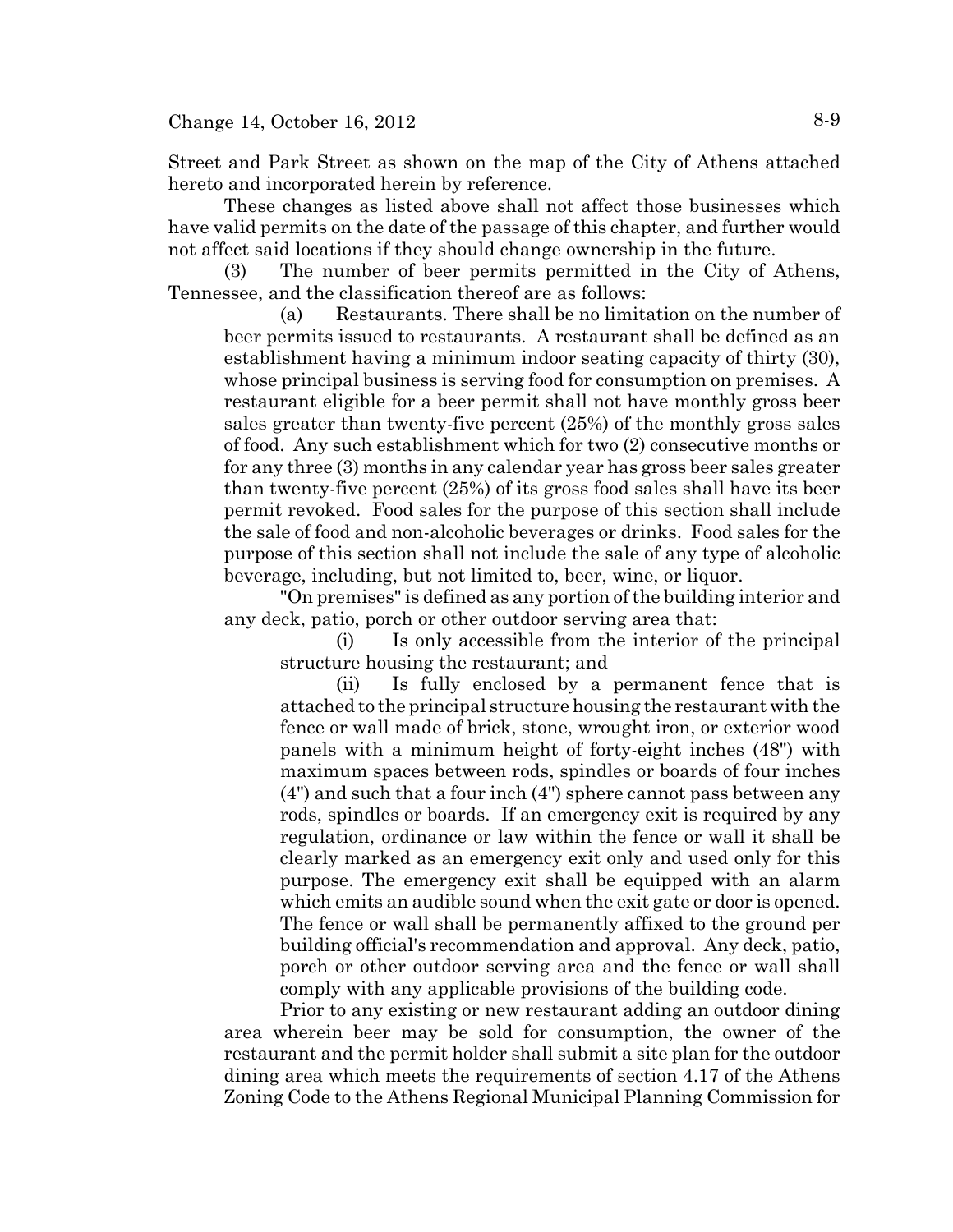approval. The site plan shall show that the new outdoor serving area meets all requirements of the zoning district it lies within, to include, but not limited to parking and land coverage requirements. The site plan shall show that the new outdoor serving area meets all requirements of the landscaping and storm water ordinances.

(b) Grocery (food stores). There shall be no limitation on the number of beer permits issued to grocery (food stores). Grocery (food stores) shall be defined as establishments with the dollar value of their inventory of beer at twenty percent (20%) or less of the dollar value of the total inventory. Beer shall not be sold for consumption on the premises of grocery (food) stores.

 $(c)$  [Deleted.]<sup>1</sup>

(d) Package beer stores (off premises). These are establishments where beer is sold to be consumed off the premises. There shall be one license for every one thousand (1,000) population according to the latest official census of the City of Athens. Beer shall not be consumed on the premises of these establishments.

(e) Wholesaler/distribution (off premises). Separate permits shall be required for selling at retail, storing, distributing, and manufacturing. Beer shall not be sold or consumed on the wholesaler's premises.

(f) Caterers. There shall be no limitation on the number of beer permits issued to caterers. A caterer is defined as a business engaged in offering food and beverage service for a fee at various locations, which

(i) Operates a permanent catering hall on an exclusive basis,

(ii) Has a complete and adequate commercial kitchen facility, and

(iii) Is licensed as a caterer by the Tennessee Department of Health.

The permit shall authorize the caterer to sell beer on the premises of the caterer and at such other sites as the caterer has given advanced notice to the Athens Beer Board through the city manager for the City of Athens, Tennessee. With such notice, the off premises site shall be considered to be within the premises of the caterer for the purposes of

<sup>&</sup>lt;sup>1</sup>The amendments to § 8-211 contained in subsection  $(3)(iii)$  above shall not affect the holder of any beer permit pursuant to the taverns classification as of the effective date of this Ord. #925, Jan. 18, 2005. Any holder of a tavern beer permit shall be entitled to keep and retain this permit until such time as it is surrendered, revoked, or otherwise terminated as provided by any applicable rule, regulation, ordinance or law of the City of Athens, Tennessee, or the State of Tennessee.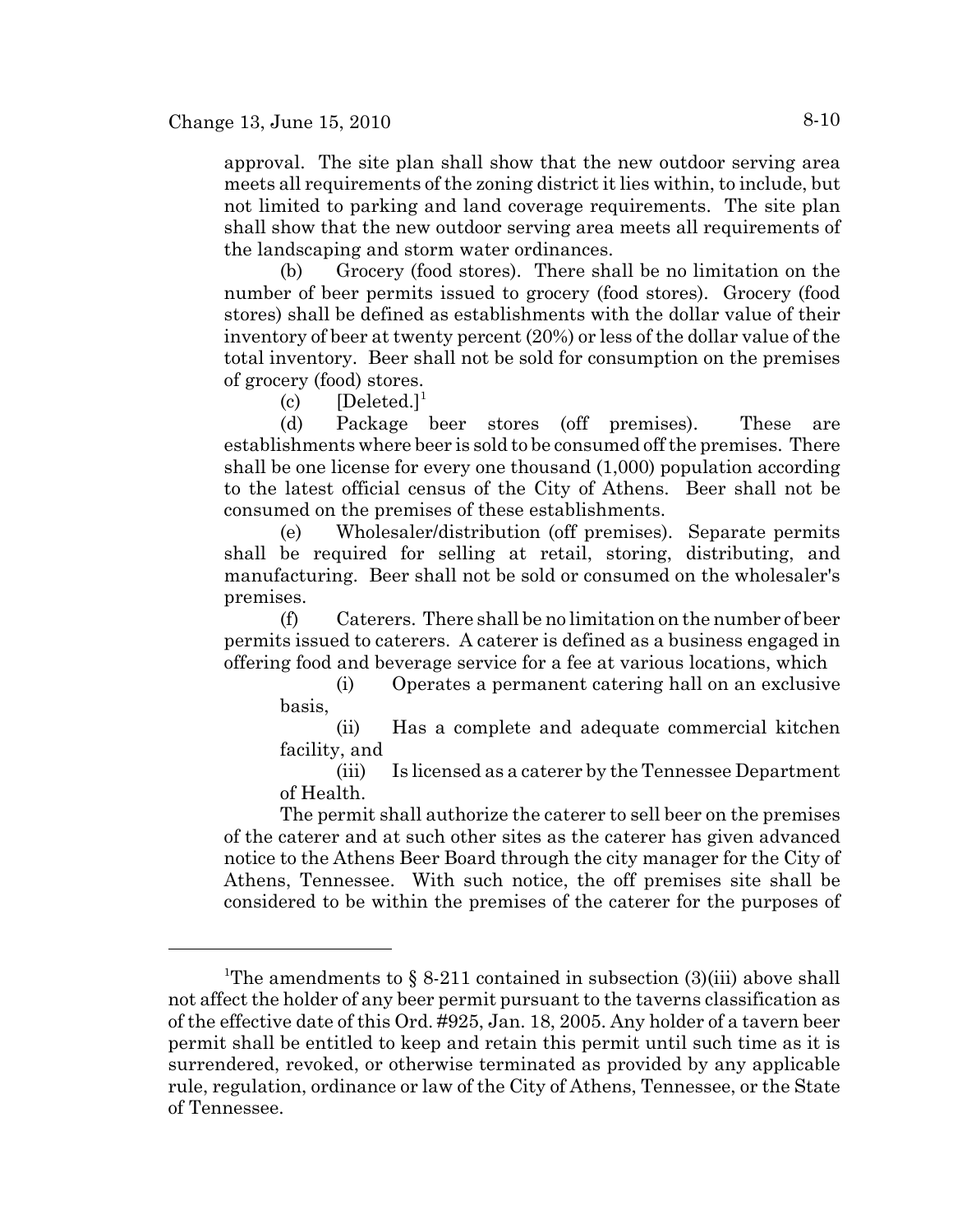this chapter. The permit shall not authorize and the caterer shall not sell beer at a site within three hundred (300) feet of a building from which there must be a minimum distance as provided elsewhere herein. In all cases, beer may be sold for consumption only at the permanent catering hall of the caterer or at the site for which the caterer has given advanced notice to the Athens Beer Board.

 $(g)$  Golf Course. There shall be no limitation on the number of beer permits issued to golf courses. Beer may be sold for consumption on the premises only with the premises defined as any clubhouse, pro shop, restaurant, or the playing course itself. No consumption shall be permitted in or on the parking lot.

A golf course is defined as a recreational facility developed for the primary sport of golf, not to be less than nine (9) holes, managed and regularly maintained by the operator of the facility and located on a minimum of fifty (50) contiguous acres. To qualify as a golf course hereunder, receipts from the sales of beer, shall not exceed thirty (30%) of the total gross receipts for two (2) consecutive months or for any three (3) months in any calendar year for the business establishment.

Any beer consumed on the premises of the golf course, whether within any building or on the playing course itself, must be purchased at the golf course from the operator hereof.

As previously stated herein, any beer on the premises of the permit holder must be sold by the permit holder and consumed on the premises. Beer may be consumed within any building on the premises or the playing course itself. The minimum distance requirement from certain buildings as provided elsewhere herein shall be applicable to a golf course permit holder with the distance measured as required from the nearest corner of any building on the premises where beer may be consumed and the nearest corner of the building from which there must be a minimum distance. In the event the permit holder has a common property line with the owner of any building from which there must be a minimum distance, the permit holder shall provide a fence along that property line with a height not less than six (6) feet and visible space between boards not less than one and one-quarter (1 1/4") inch. A planted natural tree buffer or the use of elevated mounds shall serve as an acceptable substitute for the fence. In accordance with the zoning ordinance of the City of Athens, a buffer strip shall be defined as "A greenbelt planted strip thirty (30) feet in width." Such a greenbelt shall be composed of one (1) row of evergreen trees, spaced not more than fifteen (15) feet apart and not less than two (2) rows of shrubs or hedges, spaced not more than five (5) feet apart within the row and which grow to a height of five (5) feet or more after one full growing season and which shrubs will eventually grow to not less than ten (10) feet."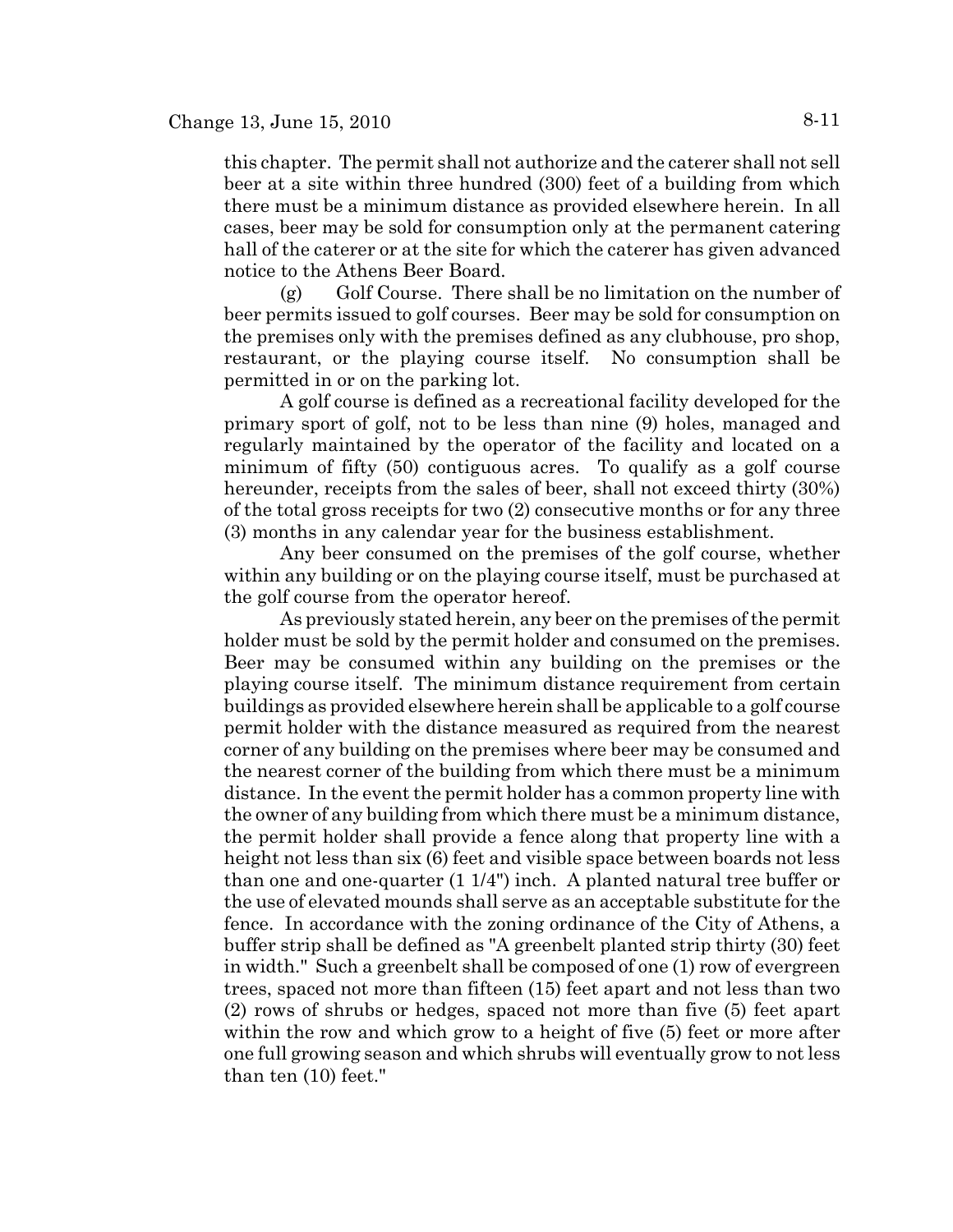In the event any part of the playing course is within three hundred (300) feet from the nearest corner of a building from which there must be a minimum distance as provided elsewhere herein, that part of the playing course must have along or near its property line the same fencing, planted buffer strip, or elevated mounds, as required above, for that length of the playing course within three hundred (300) feet of the nearest corner of the building of concern.

(h) Club. There shall be no limitation on the number of beer permits issued to clubs as defined hereafter. A club shall mean a non-profit association as defined and described in Tennessee Code Annotated,  $\S 57-4-102(7)$  (A) and (B), in effect upon final passage of this ordinance. Before receiving a beer permit, an applicant must have received a club license issued by the alcoholic beverage commission to serve alcoholic beverages containing more than five percent (5%) of alcohol by weight. After an applicant receives a beer permit, in the event the association no longer meets the definition of a club, the beer permit may be revoked. In addition to any other acts or conduct prohibited in the Athens City Code or any general statute of the State of Tennessee, the acts or conduct described in Tennessee Code Annotated,  $\S$ § 57-4-204(b)(1)(2)(3)(4) and (d)(1)(A)(B)(C)(D) are prohibited on the premises of a licensed club.

(i) Hotels. There shall be no limitation on the number of beer permits issued to hotels as defined hereafter. A hotel for the purpose of holding a beer permit is defined as a hotel located within a radius of one (1) mile from the intersection of Highway 30 and the entrance ramp to the northbound lanes of Interstate 75 which has available for occupancy sixty (60) or more interior corridor rooms for paid lodging by guests on a short-term basis, not to exceed seven (7) consecutive days by a guest. The permit shall authorize the hotel to offer and provide beer to registered guests only, for consumption in a common area or designated meeting or conference room on the premises of the hotel between the hours of 4:00 P.M. and 8:00 P.M. during any day of the week.

This permit shall not authorize or allow a hotel to offer or provide beer for a charge or fee. This permit shall not authorize or allow a hotel to offer or provide beer to a guest of the hotel for consumption in the guest's rented room. The permit holder shall not allow any beer in the area or room where the holder is providing beer at no charge except for beer provided by the permit holder.

Each permit hereafter issued shall specify the classification of permit along with the kind of establishment as herein set forth. No beer sales other than the class designated shall be permitted except as stated herein, i.e., at establishments with permits allowing on the premises consumption, it will be legal for beer to be consumed on the premises only. No beer shall be sold for off the premises consumption by these establishments. Likewise, no on the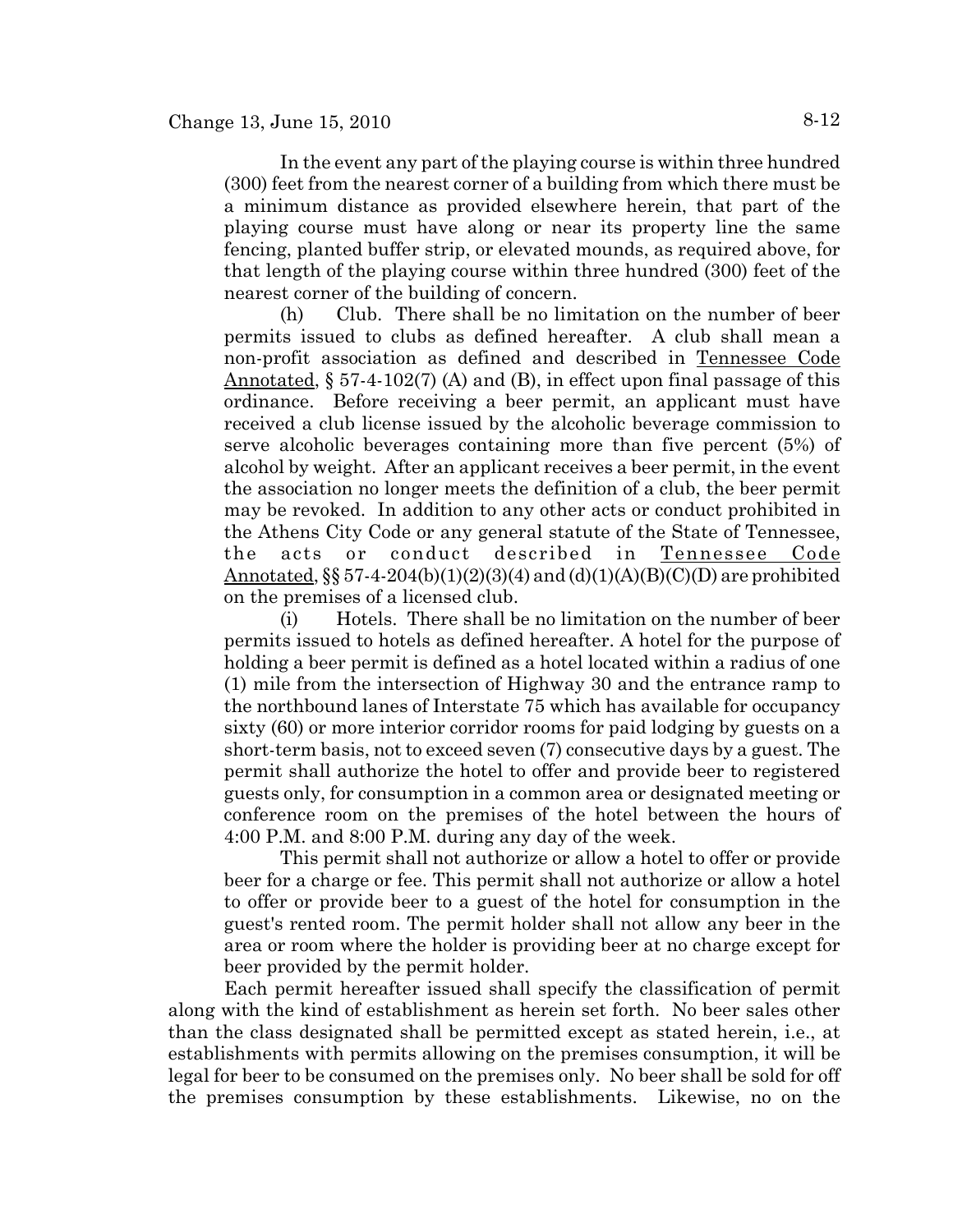premises consumption will be legal where the establishment has been granted an off premises permit.

If the character of the establishment changes from the classification originally issued, the permittee will be required to obtain a new permit to conform to the type of establishment being operated by the permittee.

All beer permits now issued and outstanding will be classified and placed in its appropriate category, and the holders of said beer permits shall be so notified, along with a copy of this ordinance.

A package store shall be further defined to be an establishment whose primary business is the sale of beer. Gasoline stations shall be excluded from the above definition of primary business. (1972 Code, § 2-210, as amended by Ord. #823, Dec. 1996, replaced by Ord. #873, Jan. 2001, amended by Ord. #889, Jan. 2002, Ord. #909, March 2003, Ord. #908, April 2003, Ord. #925, Jan. 2005, and Ord. #926, Jan. 2005, replaced by Ord. #963, Nov. 2007, and amended by Ord. #980, June 2009, Ord. #987, May 2010, and Ord. #1011, Oct. 2012)

8-212. Issuance of permits to persons convicted of certain crimes prohibited. No beer permit shall be issued to any person or entity with a person with greater than ten percent (10%) ownership interest who has been convicted for the unlawful possession, sale, manufacture, or transportation of beer or other alcoholic beverages, or any crime involving moral turpitude within the past five (5) years. (1972 Code, § 2-211, as replaced by Ord. #873, Jan. 2001, and Ord. #963, Nov. 2007)

8-213. Prohibited conduct or activities by beer permit holders, agents, servants, employees or other persons engaged in the sale of beer. It shall be unlawful for any beer permit holder, agent, servant, employee or other person working in an establishment that is permitted to sell beer to:

(1) Knowingly employ any person convicted for the unlawful possession, sale, manufacture or transportation of beer or other alcoholic beverages or any crime involving moral turpitude within the past five (5) years.

(2) Employ any minor under eighteen (18) years of age in the sale, storage, distribution or manufacture of beer.

(3) It shall be unlawful for any person or legal entity regardless of its form of existence, i.e., corporation, limited liability company, partnership, etc., to offer for sale or sell beer or other alcoholic beverage with an alcoholic content not exceeding five percent (5%) by weight within the corporate limits of Athens, Tennessee, between the hours of three o'clock (3:00) A.M. and eight o'clock (8:00) A.M. on weekdays and between the hours of three o'clock (3:00) A.M. and twelve o'clock (12:00) noon on Sunday. No such beverages shall be consumed or opened for consumption or about any premises where beer or other beverage with an alcoholic content not exceeding five percent (5%) of weight is sold within the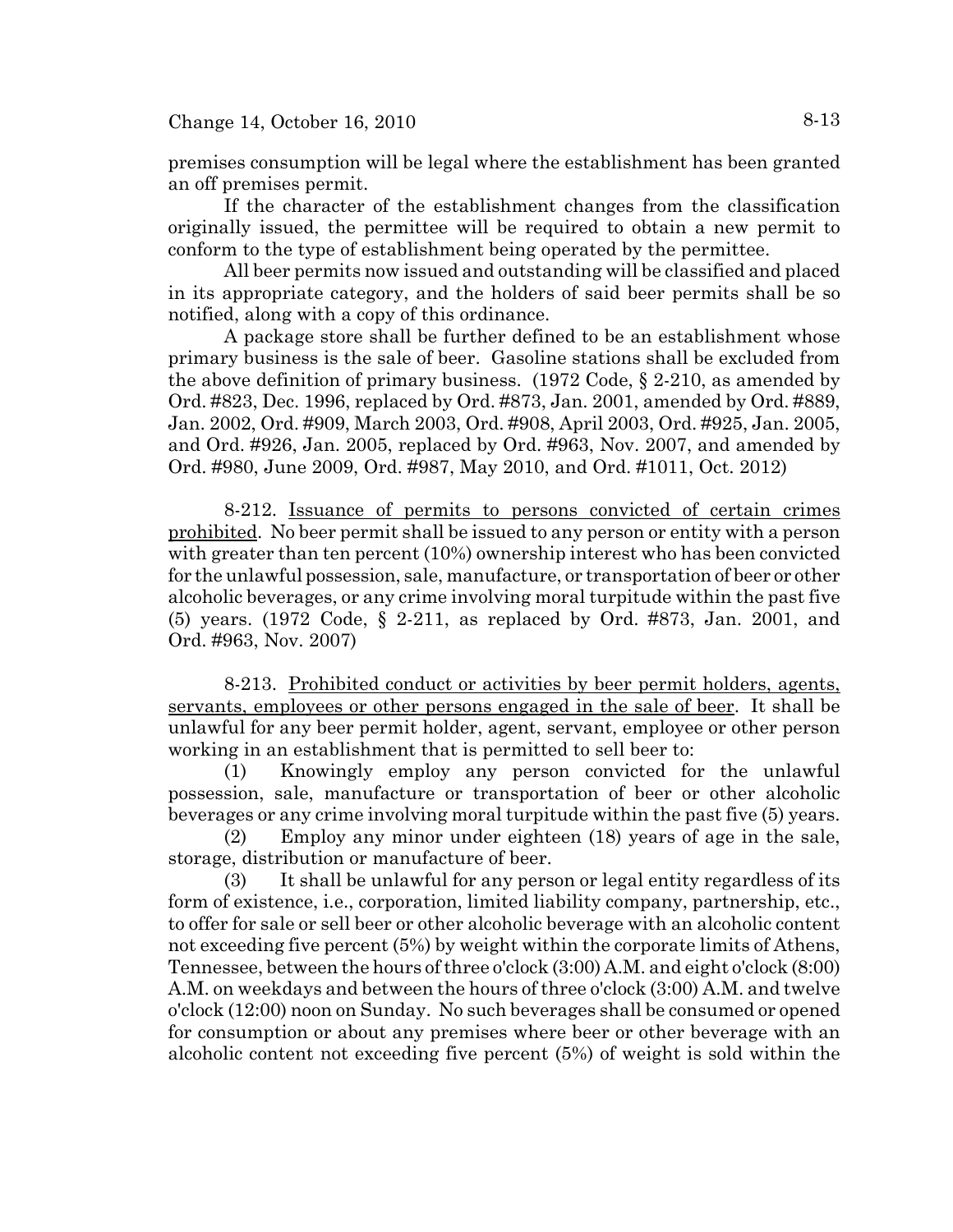corporate limits of Athens, Tennessee, in either bottle, glass, or other container after three fifteen o'clock (3:15) A.M.

(4) Deliver beer to any purchaser or purchasers except during those hours set out in  $\S 8-213(3)$  of this code.

(5) Sell intoxicating liquor as defined in Chapter 1 (§ 8-101) of this title, except in establishments that have a state-issued "liquor by the drink" license.

(6) Allow the possession of beer by any person, including permittee, within the permittee's place of business at a time when beer may not be legally sold. Such possession shall constitute evidence of an illegal sale.

(7) Allow any loud, unusual or obnoxious noises to emanate from the premises.

(8) Make or allow any sale of beer or any other alcoholic beverage, including an intoxicating liquor to a minor under the age of twenty-one (21) years.

(9) Allow any minor under twenty-one (21) years of age to loiter in or about the place of business. The term "loitering" within the meaning of this section shall mean "to be dilatory, to be slow in movement, to stand around, to spend time idly, to saunter, to delay, to idle, to linger, to lag behind." However, nothing in this section shall prohibit persons under the age of twenty-one from dining in establishments which have a beer permit but whose exclusive or primary business is the sale of food. But such establishments shall insure that all containers of alcoholic beverages, both open and closed, are not provided by customers, patrons, or any other persons, to persons under the age of twentyone; shall immediately remove empty and partially empty containers of alcoholic beverages from the tables where persons under the age of 21 are seated unless accompanied by a parent or guardian and shall store all alcoholic beverages behind the bar or other proper storage place not ordinarily accessible to customers or patrons.

(10) Make or allow any sale of beer or any other alcoholic beverage, including an intoxicating liquor to any intoxicated person or to any feeble-minded, insane, or otherwise mentally incapacitated person.

(11) Allow drunk or disreputable persons to loiter about the premises.

(12) Allow patrons to remain in the permittee's place of business longer than thirty (30) minutes past the time the permittee closes the place of business to the public.

(13) Any person who holds a permit shall continuously operate the business, and if any permit holder either voluntarily or involuntarily fails or refuses to carry on the business for a period of sixty (60) days, then said permit shall be revoked.

(14) With the exception of a beer license classified as a "restaurant," pool or billiard playing will not be permitted in the same room where beer is sold and/or consumed.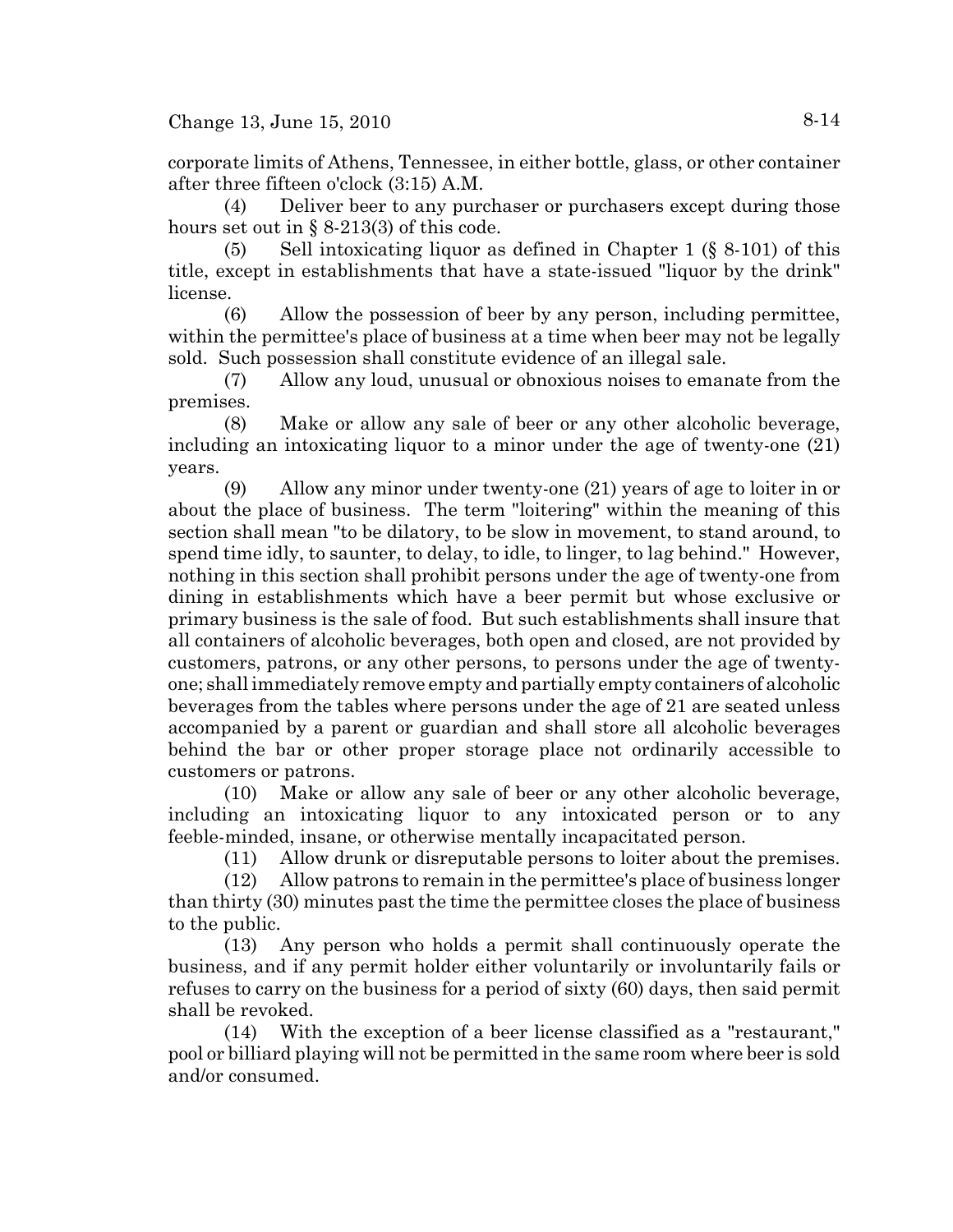Change 13, June 15, 2010 8-15

(15) Fail to provide and maintain separate sanitary toilet facilities for men and women at locations for consumption on premises.

(16) Proper and prominent signs will be displayed stating there shall be no form of gambling on or about the permittee's place of business.

(17) Sell beer at places where dancing allowed, except:

(a) No beer shall be sold on premises upon any part of which dancing is allowed, unless the cleared area provided for dancing shall contain at least one hundred forty-four (144) square feet of floor space. In computing the cleared area of floor space, only the compact floor area used primarily for dancing shall be counted. No area upon which counters, tables, chairs or obstructions are located, and no aisles used primarily for providing access to tables, shall be included for computing such cleared floor space.

(b) No beer shall be sold or consumed on premises upon any part of which dancing is allowed unless the part of such premises where such beverage is sold and consumed is separated from the other part of the building or premises where dancing is allowed by a partition or wall, railing or rope, or other definite means of separation, and such beverage shall not be sold or consumed upon the space set apart for dancing. (1972 Code, § 2-212, as amended by Ord. #801, Dec. 1994, modified, further amended by Ord. #823, §§ 2 and 3, Dec. 1997, and Ord. #834, § § 2, 3 and 4, Sept. 1997, replaced by Ord. #873, Jan. 2001, and amended by Ord. #874, April 2001, Ord. #963, Nov. 2007, and Ord. #980, June 2009)

8-214. Employees required to have identification and proof of employment. Every employee employed by an establishment licensed under this chapter shall be required to have on his or her person at all times while upon the premises bona fide identification with his or her name, birth date, age, and description, and written proof of present employment furnished by the employer. Upon demand by any law enforcement officer, any and every employee shall be required to immediately produce such identification and proof of employment at any time the employee in question is on or about the premises. (as added by Ord. #873, Jan. 2001)

8-215. Revocation or suspension of beer permits. The beer board shall have the power to suspend or revoke any beer permit issued under the provisions of this chapter when the license or permit holder or any agent, servant or employee of the permitee or licensee is guilty of violating the provisions of this chapter, any of the municipal codes of the City of Athens addressing the sale, manufacture, storage or distribution of beer, wine, liquor or any other alcoholic beverage or any state law regarding the sale, manufacture, storage or distribution of beer, wine, liquor or any other alcoholic beverage. However, no beer permit shall be suspended or revoked until a public hearing is held by the board after a reasonable notice to all the known parties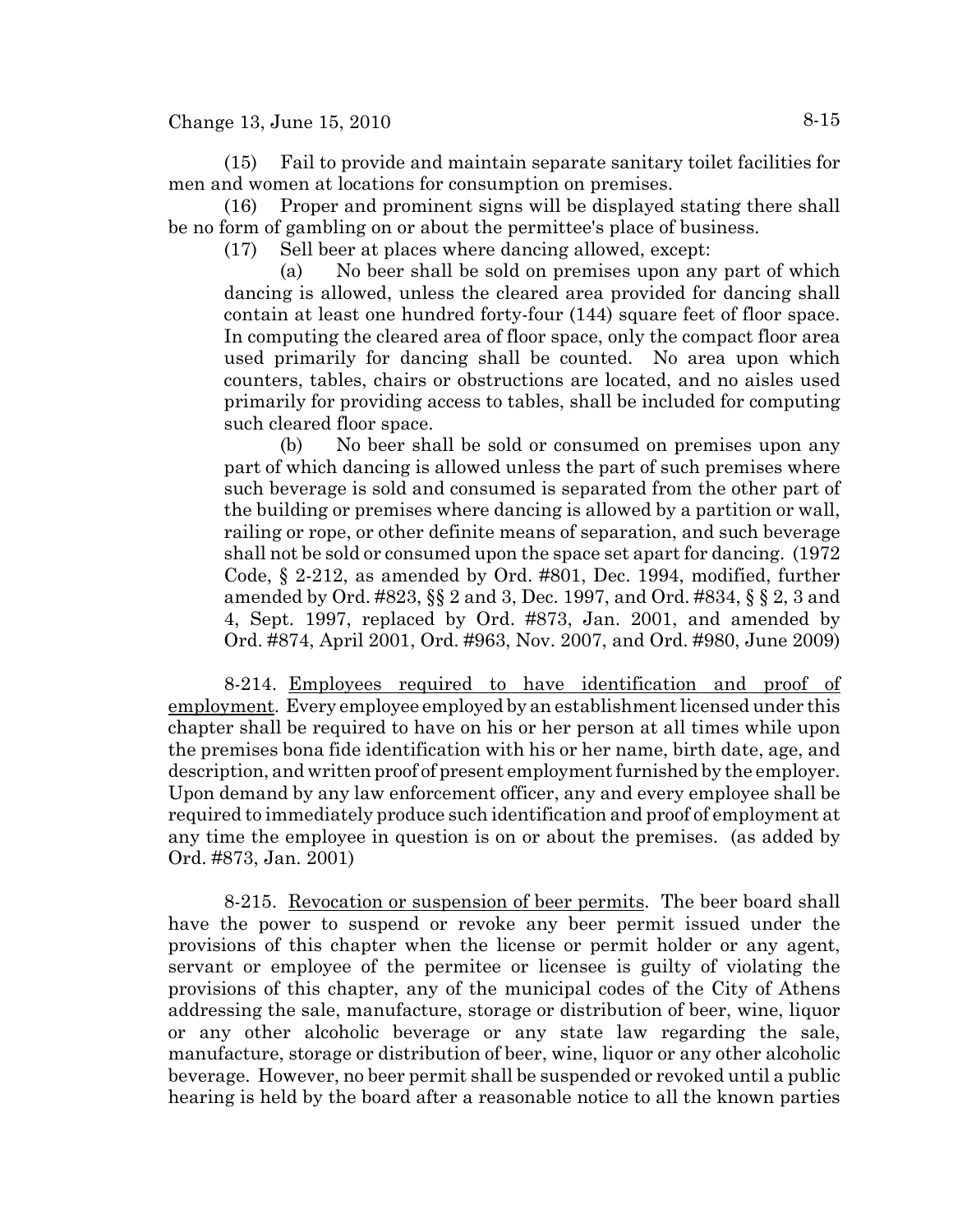in interest. Suspension or revocation proceedings may be initiated by the police chief, city manager or by any member of the beer board.

Pursuant to Tennessee Code Annotated, § 57-5-608, the beer board shall not revoke or suspend the permit of a "responsible vendor" qualified under the requirements of Tennessee Code Annotated, § 57-5-606 for a clerk's illegal sale of beer to a minor if the clerk is properly certified and has attended annual meetings since the clerk's original certification, unless the vendor's status as a certified responsible vendor has been revoked by the alcoholic beverage commission. If the responsible vendor's certification has been revoked, the vendor shall be punished by the beer board as if the vendor were not certified as a responsible vendor. "Clerk" means any person working in a capacity to sell beer directly to consumers for off-premises consumption. Under Tennessee Code Annotated, § 57-5-608, the alcoholic beverage commission shall revoke a vendor's status as a responsible vendor upon notification by the beer board that the board has made a final determination that the vendor has sold beer to a minor for the second time in a consecutive twelve-month period. The revocation shall be for three (3) years.

In the event a permit holder surrenders his license to sell beer, said surrender will become effective when formal action of the beer board is taken. Provided, however, the surrender of a permit or license shall not operate to prevent the beer board from revoking the permit or license for violation of this chapter or applicable state law occurring before such surrender.

Where a permit or license is revoked, no new license or permit shall be issued to permit the sale of alcoholic beverages on the same premises until after the expiration of one (1) year from the date the revocation becomes final, unless the revocation is the result of a violation of  $\S 8-213(13)$ . If the revocation was the result of a violation of § 8-213(13) and the new license or permit request is from the permit or license holder whose permit or license was revoked, no new license or permit shall be issued to permit the sale of alcoholic beverages on the same premises until after the expiration of ninety (90) days from the date the revocation becomes final. If the revocation was the result of a violation of § 8-213(13) and the new license or permit request is from a new owner of the same premises affected by the revocation of a permit or license, a new license or permit may be issued to the new owner without regard to the prior permit or license revocation, if the new owner is otherwise entitled to a license or permit. The applicant for a new license or permit shall not be considered a new owner if the applicant is a corporation, limited liability company or any other form of business in which the principal owner or owners also owned the corporation, limited liability company or other form of business whose permit or license was revoked the result of a violation of § 8-213(13).

No new permit shall be granted at any location where a case is pending in court for an infraction of the beer laws of the State of Tennessee or the City of Athens. (1972 Code, § 2-213, as replaced by Ord. #873, Jan. 2001, and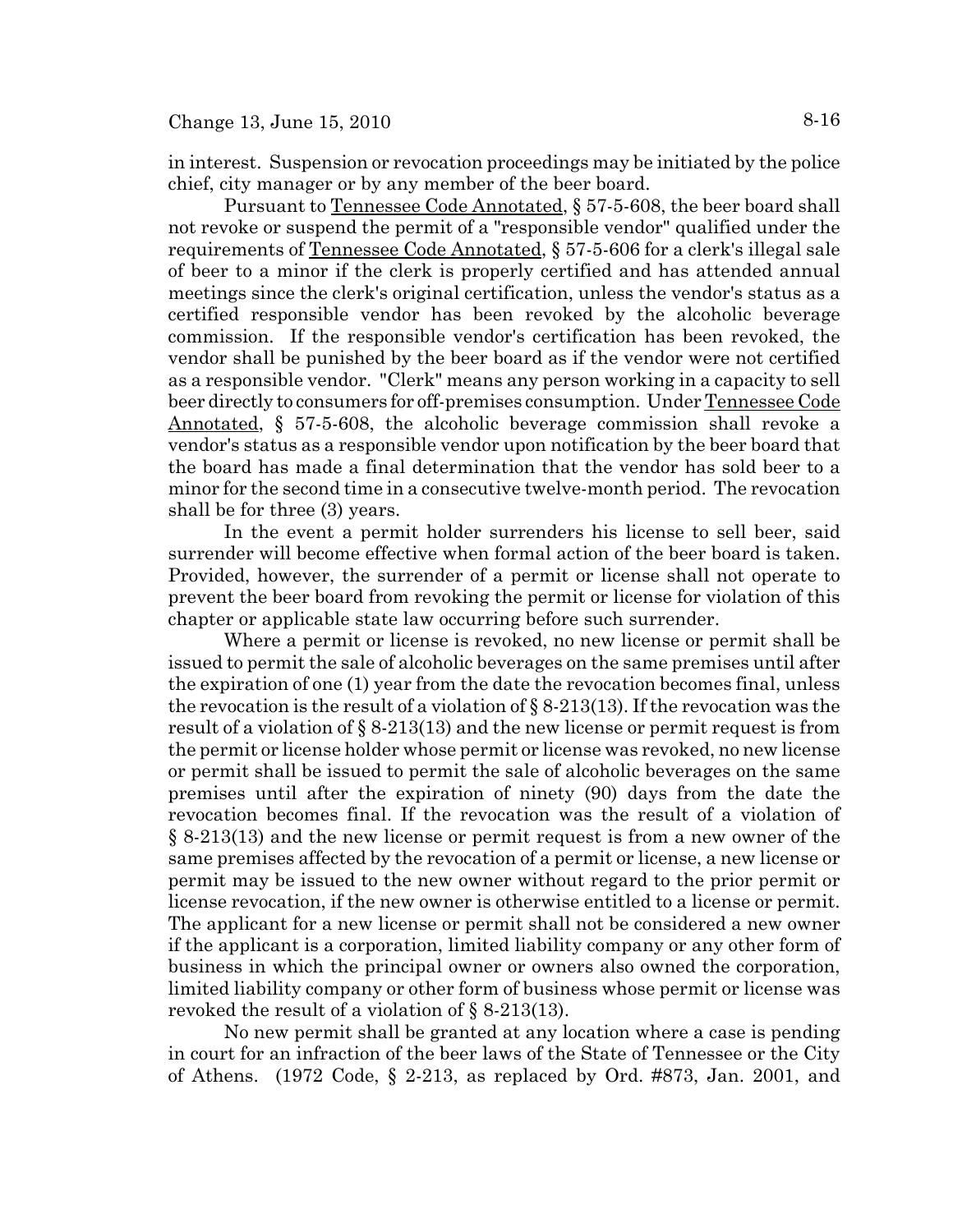amended by Ord. #917, April 2004, replaced by Ord. #963, Nov. 2007, and amended by Ord. #980, Nov. 2009)

8-216. Civil penalty in lieu of revocation or suspension. (1) Definition. "Responsible vendor" means a person, corporation or other entity that has been issued a permit to sell beer for off-premises consumption and has received certification by the Tennessee Alcoholic Beverage Commission under the "Tennessee Responsible Vendor Act of 2006," Tennessee Code Annotated, § 57-5-601, et seq.

(2) Penalty, revocation or suspension. The beer board may, at the time it imposes a revocation or suspension, offer a permit holder that is not a responsible vendor the alternative of paying a civil penalty not to exceed two thousand five hundred dollars (\$2,500.00) for each offense of making or permitting to be made any sales to minors, or a civil penalty not to exceed one thousand dollars (\$1,000.00) for any other offense.

The beer board may impose on a responsible vendor a civil penalty not to exceed one thousand dollars (\$1,000.00) for each offense of making or permitting to be made any sales to minors or for any other offense.

If a civil penalty is offered as an alternative to revocation or suspension, the holder shall have seven (7) days within which to pay the civil penalty before the revocation or suspension shall be imposed. If the civil penalty is paid within that time, the revocation or suspension shall be deemed withdrawn.

Payment of the civil penalty in lieu of revocation or suspension by a permit holder shall be an admission by the holder of the violation so charged and shall be paid to the exclusion of any other penalty that the city may impose. (Ord. #784, Nov. 1993, as replaced by Ord. #873, Jan. 2001, and replaced and renumbered by Ord. #963, Nov. 2007)

8-217. Loss of clerk's certification for sale to minor. If the beer board determines that a clerk of an off-premises beer permit holder certified under Tennessee Code Annotated, §57-5-606, sold beer to a minor, the beer board shall report the name of the Clerk to an alcoholic beverage commission within fifteen (15) days of determination of the sale. The certification of the clerk shall be invalid, and the clerk may not reapply for a new certificate for a period of one (1) year from the date of the beer board's determination. (as added by Ord. #963, Nov. 2007)

8-218. Violations. Except as provided in 8-217, any violation of this chapter shall constitute a civil offense and shall, upon conviction, be punishable by a penalty under the general penalty provision of this code. Each day a violation shall be allowed to continue shall constitute a separate offense. (as added by Ord. #963, Nov. 2007)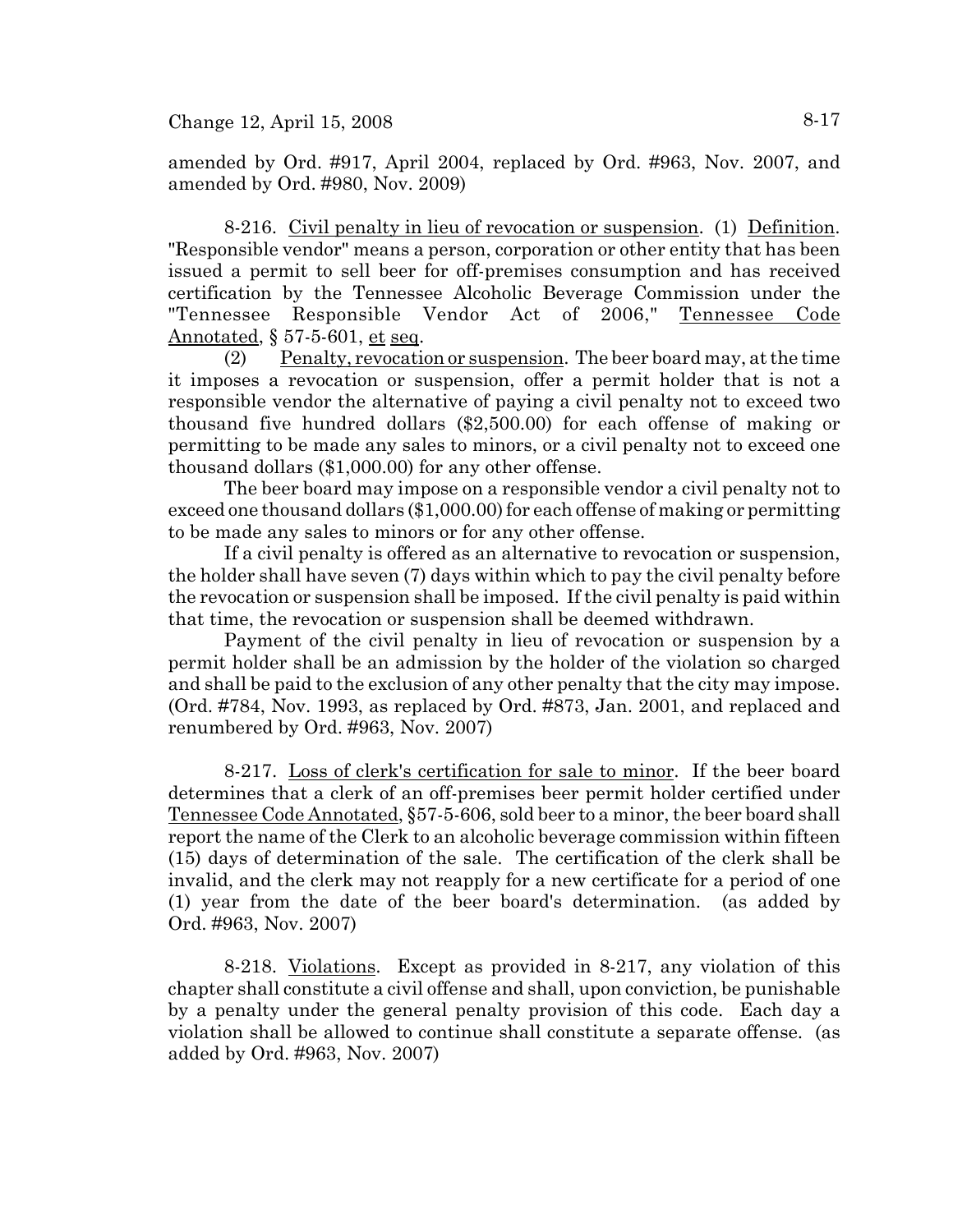8-219. Possession or consumption of alcoholic beverages, wine, and/or beer on certain property prohibited. It shall be unlawful for any person to possess an opened container of any alcoholic beverage, wine and/or beer or to consume any alcoholic beverage, wine and/or beer on the premises of any retail beer sales outlet which does not have an on-premises permit; and it shall be unlawful, except at the conference center at the Athens Regional Park and any restricted area outside and near the conference center designated for the consumption of beer sold by a licensed caterer selling beer for a function at the conference center, to possess an opened container of any alcoholic beverage, wine and/or beer or to consume any alcoholic beverage, wine and/or beer on any public street, sidewalk, playground, park, school property or public parking lot within the municipal limits of the City of Athens. It shall also be unlawful to possess an opened container of any alcoholic beverage, wine and/or beer or to consume any alcoholic beverage, wine and/or beer on any privately owned parking lot held open by the owners for use by the public where twenty (20) or more vehicles may be parked (1972 Code, § 2-214, as replaced by Ord. #873, Jan. 2001, and Ord. #889, Jan. 2002, and replaced and renumbered Ord. #963, Nov. 2007)

8-220. Sign, advertisement and display restrictions. (1) No outdoor sign, advertisement or display that advertises beer may be erected or maintained on the property on which a retail beer establishment is located other than one (1) sign, advertisement or display which makes reference to the fact that the establishment sells beers but does not use brand names, pictures, numbers, prices or diagrams relating to beer.

(2) Notwithstanding the above, for restaurant beer permit holders, there shall be no sign, advertisement or display which indicates that beer may be purchased at the premises, erected or maintained on the exterior of the premises or interior of the premises visible from the exterior.

(a) Beer and its containers located at or upon a bar or table within the premises shall not violate this prohibition provided the bar is located no closer than twenty feet (20') from any window facing a public street.

(b) Beer and its containers located at or upon any table or booth within the premises being consumed or having been consumed by customers shall not violate this provision.

(c) Beer and its containers within a lawful restaurant outdoor dining area as defined in  $\S$  8-211(3)(a) being consumed or having been consumed by customers shall not violate this provision. This exception shall not permit a bar or beer keg or other type of beer dispensing equipment or machine to be located in the outdoor dining area. This exception shall not permit the storage of beer bottles or cans for ultimate sale to customers in any area of the outdoor dining area. (as added by Ord. #834, Sept. 1996, replaced by Ord. #873, Jan. 2001, and Ord. #908,